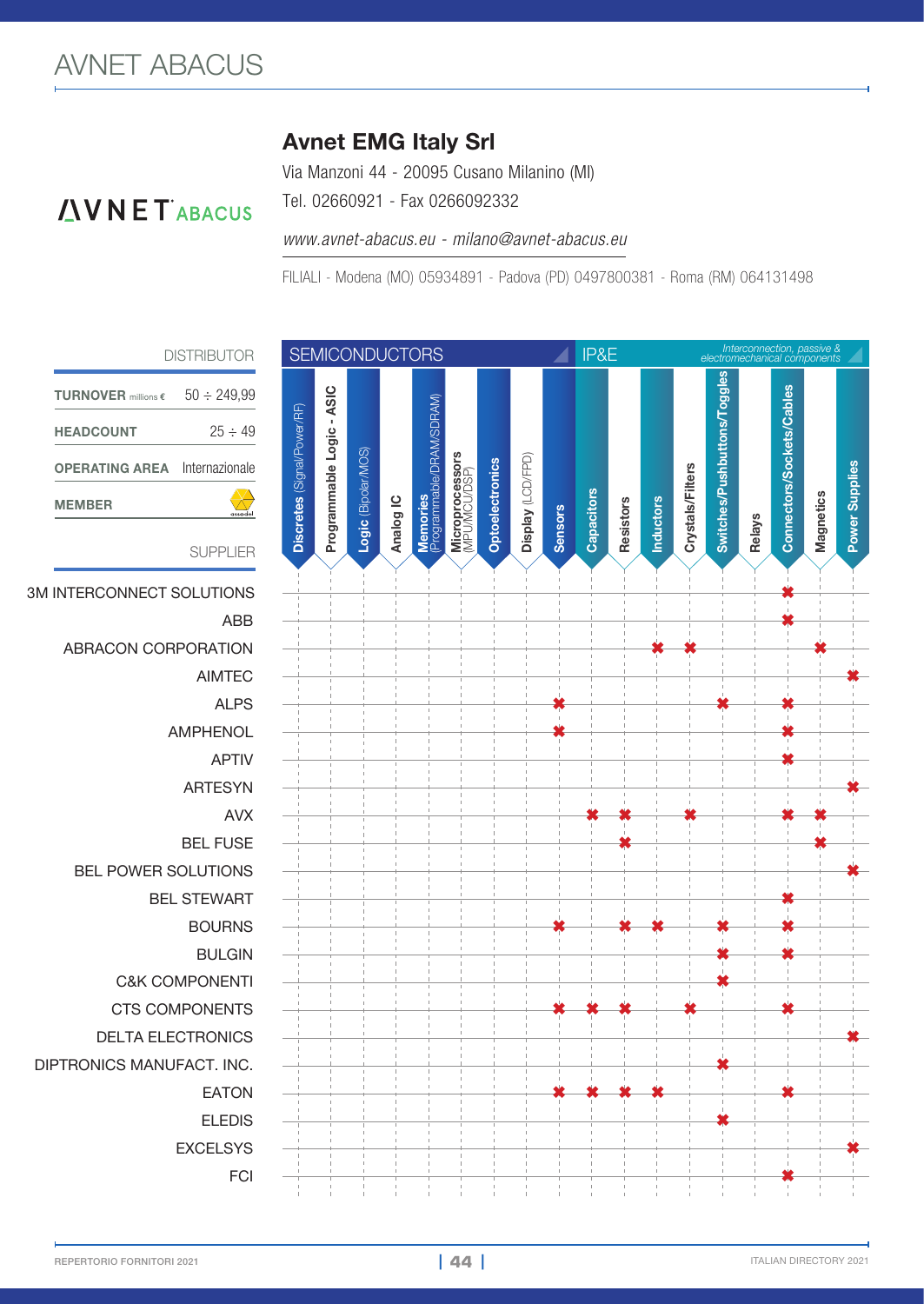## AVNET ABACUS



# **AVNET** ABACUS

SUPPLIER

**FOX ELECTRONICS FULHAM (LUMOTECH)** GREENCONN **✖ ITT CANNON VEAM B&W ITW SWITCHES KEMET ELECTRONICS** KINGBRIGHT **✖** KNITTER SWITCH **✖** MARQUARDT **✖ ✖** MICROCRYSTAL **✖** NICHICON **✖** NIPPON CHEMICON **✖ OMRON ELECTRONIC**  $PANASONIC INDUSTRY ITALLA S.R.L.$  $SAMSUNG$